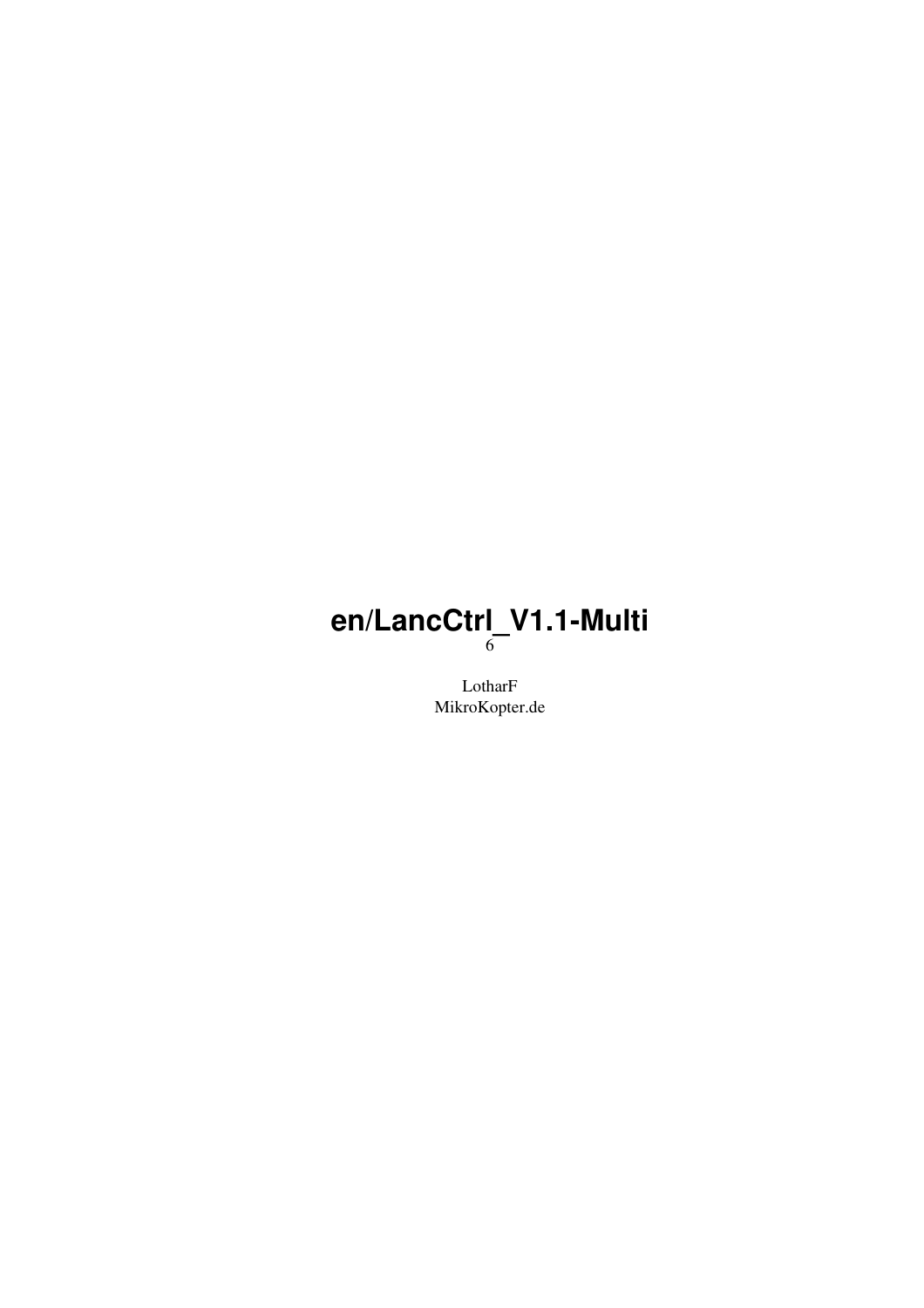### **Contents**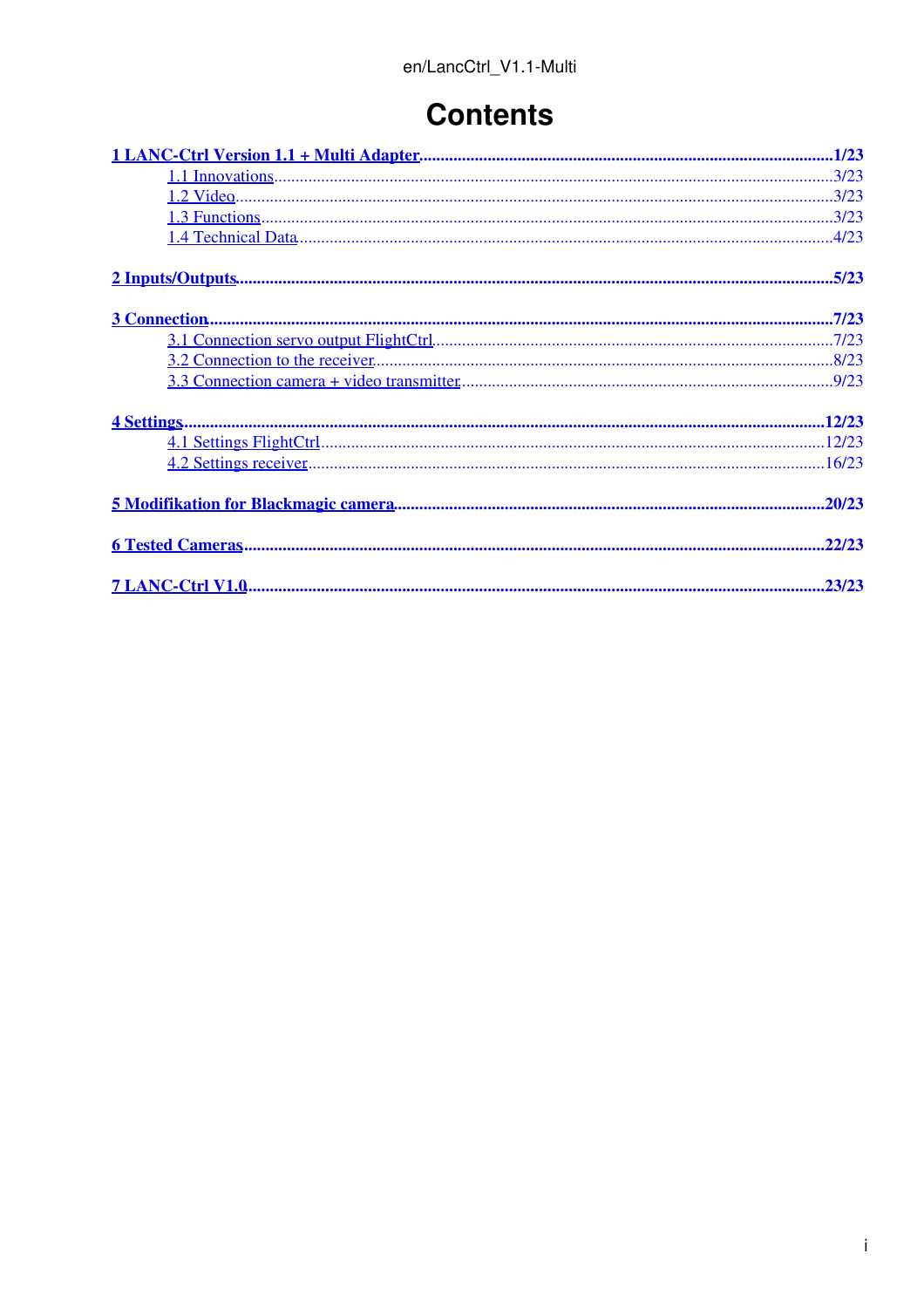## <span id="page-2-0"></span>**1 LANC-Ctrl Version 1.1 + Multi Adapter**

**Shoplink:** [LANC-Ctrl V1.1 + Multi Adapter](https://www.mikrocontroller.com/index.php?main_page=product_info&cPath=112&products_id=797&zenid=c1cd02d9f7bfb16c35f119f9e8763478)

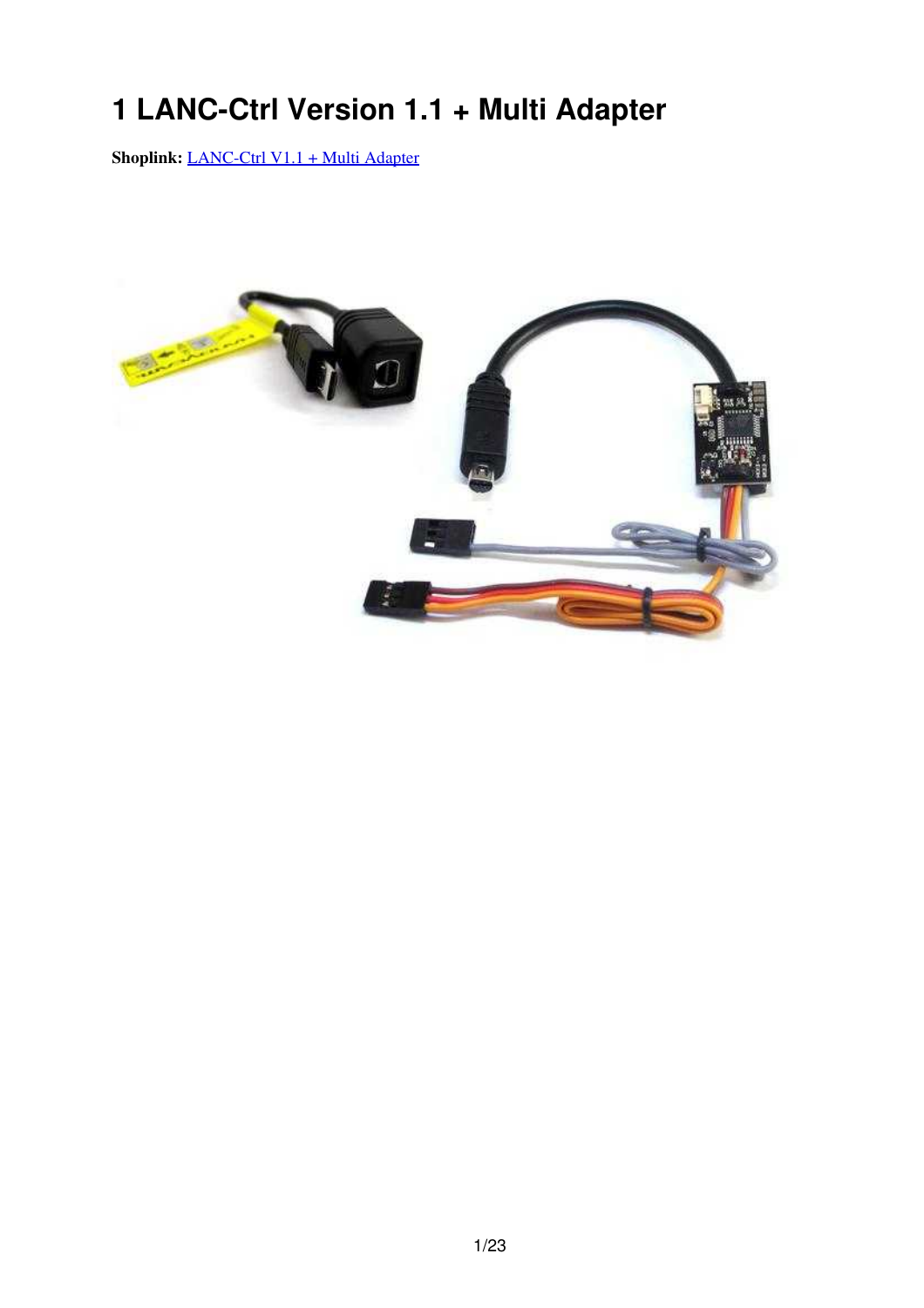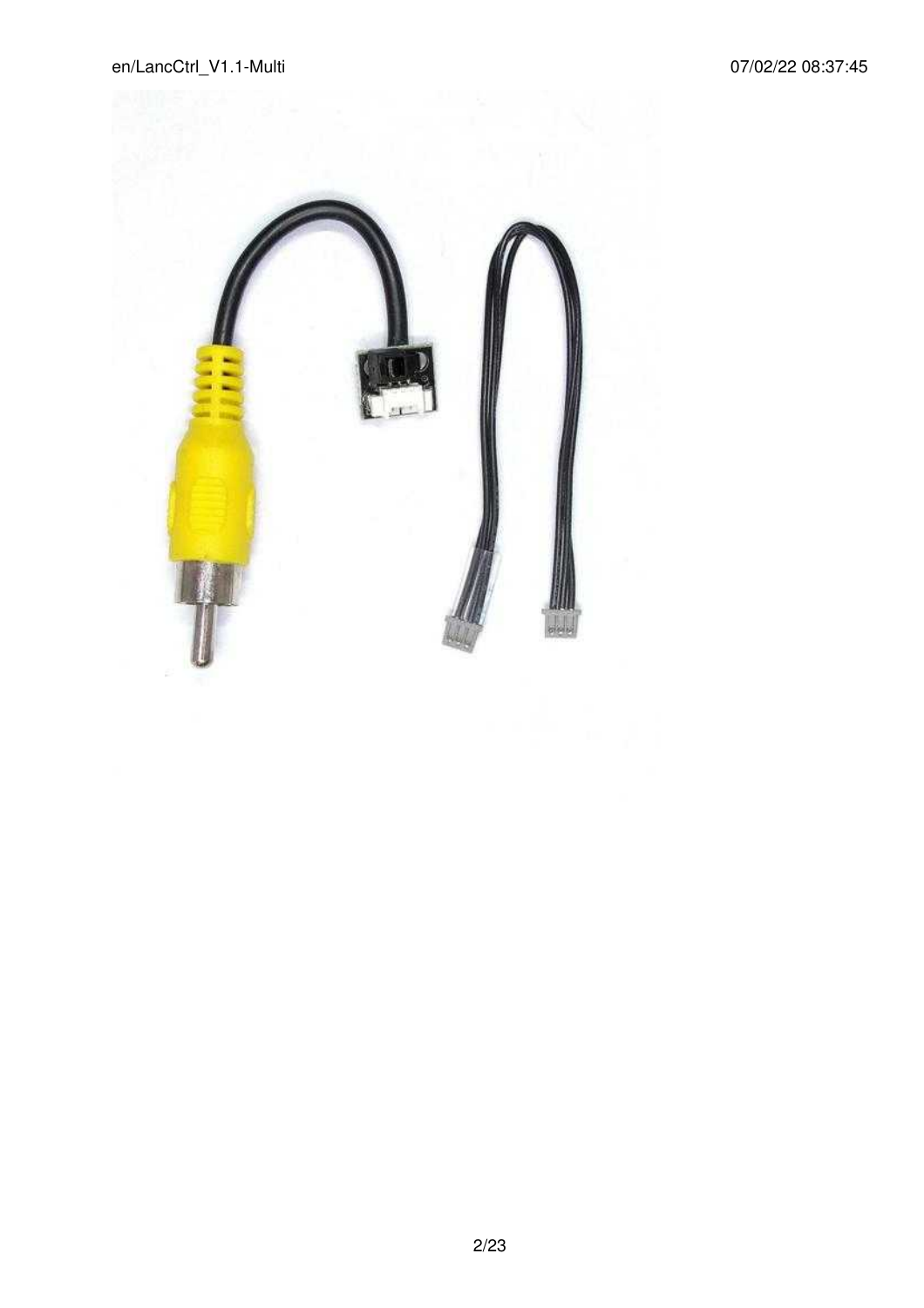It is a control board incl. video output to operate cameras with a LANC interface (i.e. Sony PJ780/PJ650/CX410)

The LANC-Ctrl can be connected either way to the FlightCtrl or to two PPM outputs of a receiver.

Via the LANC protocol, functions like triggering photos, starting video shots and the zoom (with variable speed), can be controlled.

To start the recording the switch on the remote is switched permanently to REC. That makes the start recording way safer as with the REC-Start/Stop button of the infra-red remote.

#### <span id="page-4-0"></span>**1.1 Innovations**

Compared to the previous version  $\text{LANC-Ctrl}$  V1.0 the new version is considerably smaller, easier and more flexible.

An additional Y-cable for the video- and LANC connection is no longer necessary. The LANC cable is now directly connected to the electronic.

You can take now the video signal from the video transmitter or directly via an adapter from the LANC-Ctrl. A new and advanced software makes the use of the alternative software unnecessary. In that way, i.e. the Sony CX730 and also the Sony HDR-CX350VE, can be used without any changes.

#### <span id="page-4-1"></span>**1.2 Video**

#### <span id="page-4-2"></span>**1.3 Functions**

Following functions can be operated:

- Zoom-in & out (variable speed from very slow up to very fast)
- REC Start/Stop
- trigger photo (both, in photo mode as well as in video mode)

The zoom function can be used via a potentiometer / slider or a 3-way switch on the transmitter. Via a potentiometer / slider the zoom speed can be controlled infinitely. With a 3-way switch is no control of the zoom speed possible.

The functions are as follows:

- Middle position of the 3-way switch or potentiometer / slider = Zoom STOP
- Switch or potentiometer / slider down = Zoom OUT
- Switch or potentiometer / slider up = Zoom IN

To trigger photos and start recording, this is possible with the 3-way switch. The functions are as follows:

- Switch down (-127) = Function OFF (Recording STOP)
- Switch in middle position (0) = Triggering the video camera (Please read the instructions of the video camera. Not usually possible with HD recording)
- Switch up  $(+127)$  = Recording START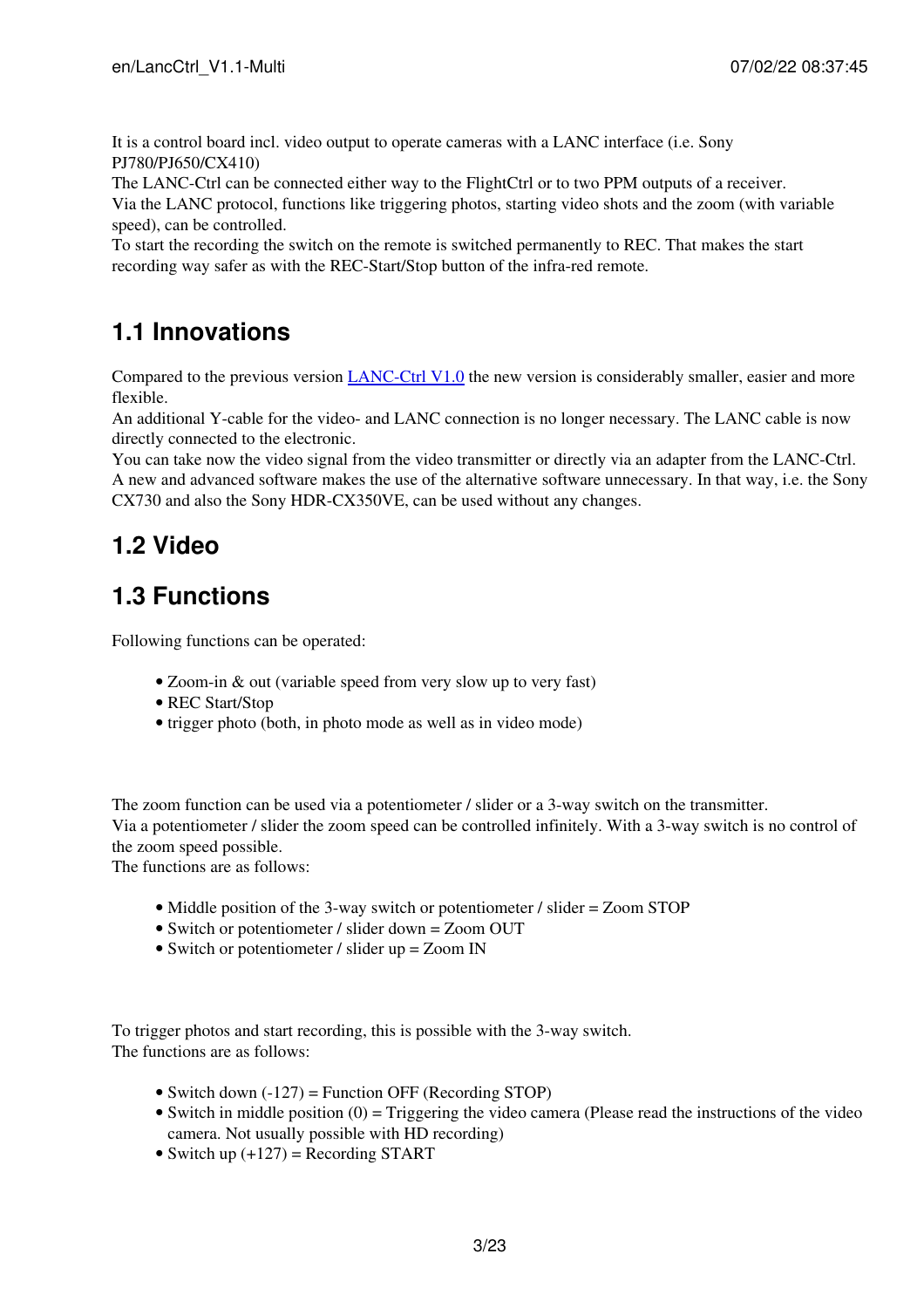#### <span id="page-5-0"></span>**1.4 Technical Data**

- Supply voltage max. 6V=
- Weight: approx.14g with cables
- Dimension of the PCB: approx. 30x17,5mm
- Cable length: SONY LANC approx. 12cm
- Cable length: Servo cable apprx. 23cm

#### **IMPORTANT - Please read!**

The LANC-Ctrl has two inputs - PPM1 + PPM2.

Connect always both inputs (PPM1+PPM2) either directly to the FlightCtrl **OR** to the receiver.

The supply voltage of max. 6V for the LANC-Ctrl comes via the 3-wire PPM cable.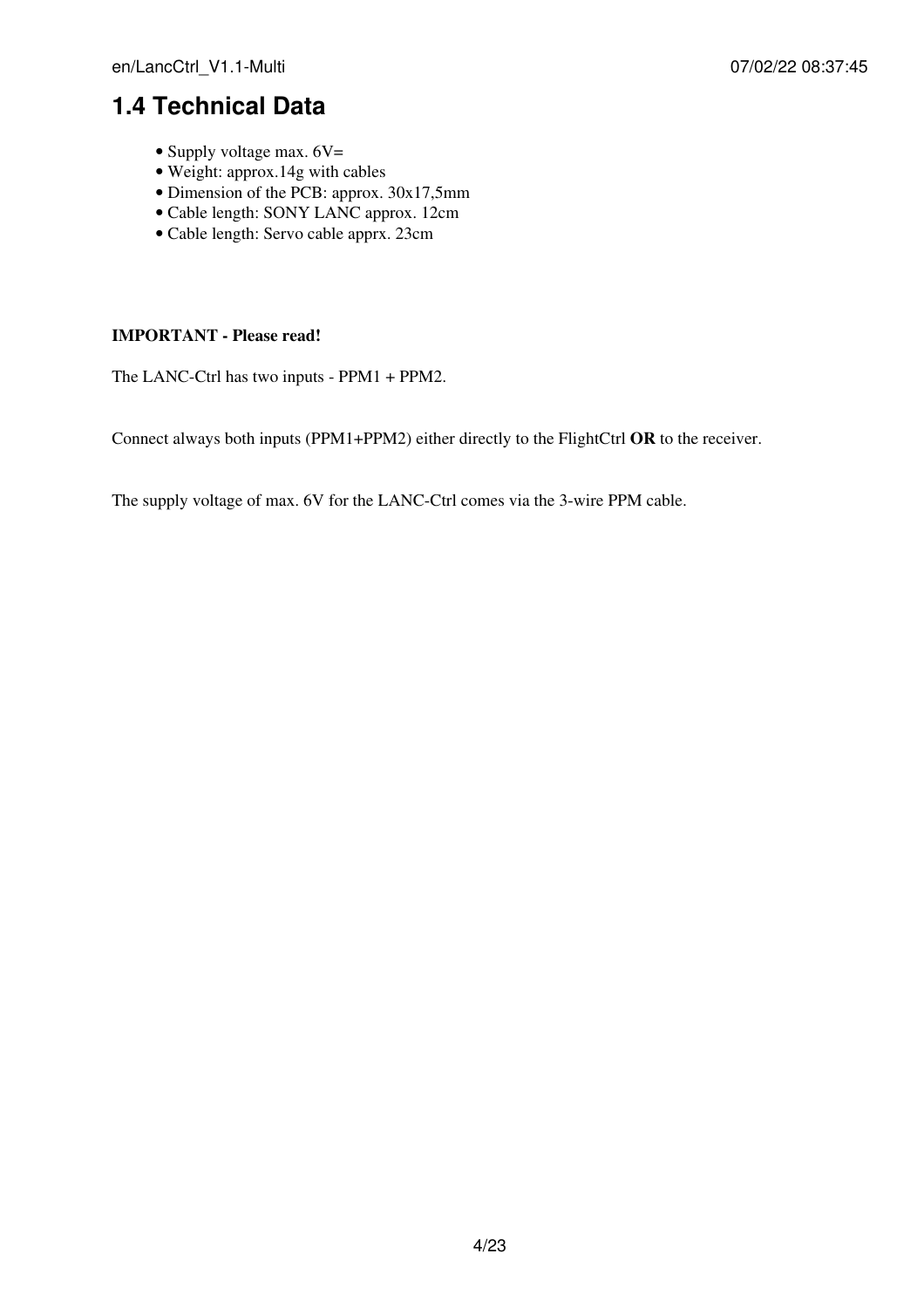## <span id="page-6-0"></span>**2 Inputs/Outputs**

The LANC-Ctrl has two PPM inputs (PPM1 + PPM2).

- PPM1 = Supply voltage LANC-Ctrl + Zoom in / Zoom out
- PPM2 = REC on/off + trigger photo

### LANC-Ctrl V1.1 + Multi Adapter

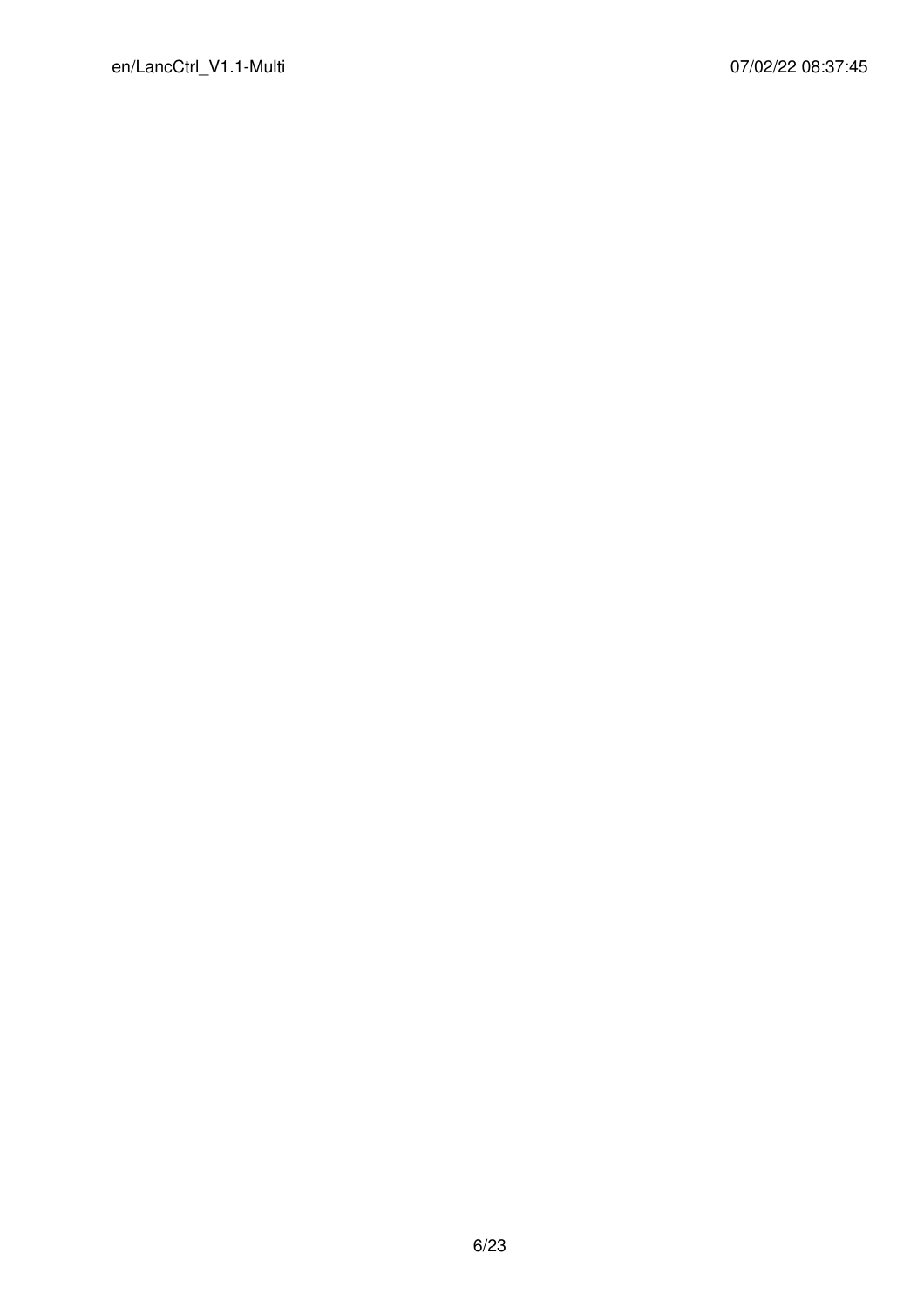## <span id="page-8-0"></span>**3 Connection**

The LANC-Ctrl can be connected via the servo outputs of the FlightCtrl or via a conventional receiver with servo outputs.

### <span id="page-8-1"></span>**3.1 Connection servo output FlightCtrl**

The LANC-Ctrl can be connected to the servo outputs "Servo3" and "Servo4" [\(Link\)](https://wiki.mikrokopter.de/en/FlightCtrl_ME_2_1) of the FlightCtrl.

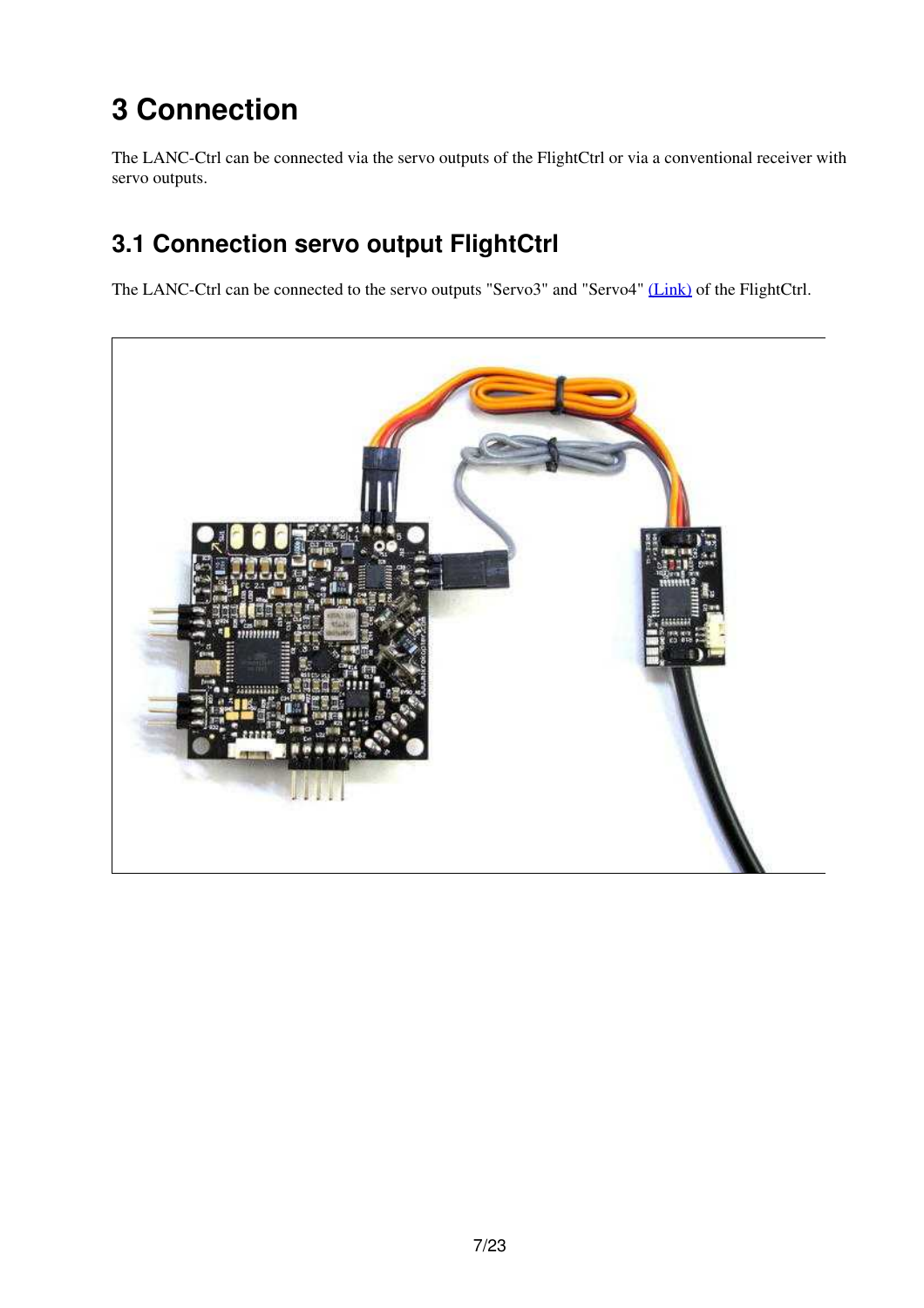(To enlarge -> click on the image)

### <span id="page-9-0"></span>**3.2 Connection to the receiver**

The LANC-Ctrl can be also connected directly to the receiver.

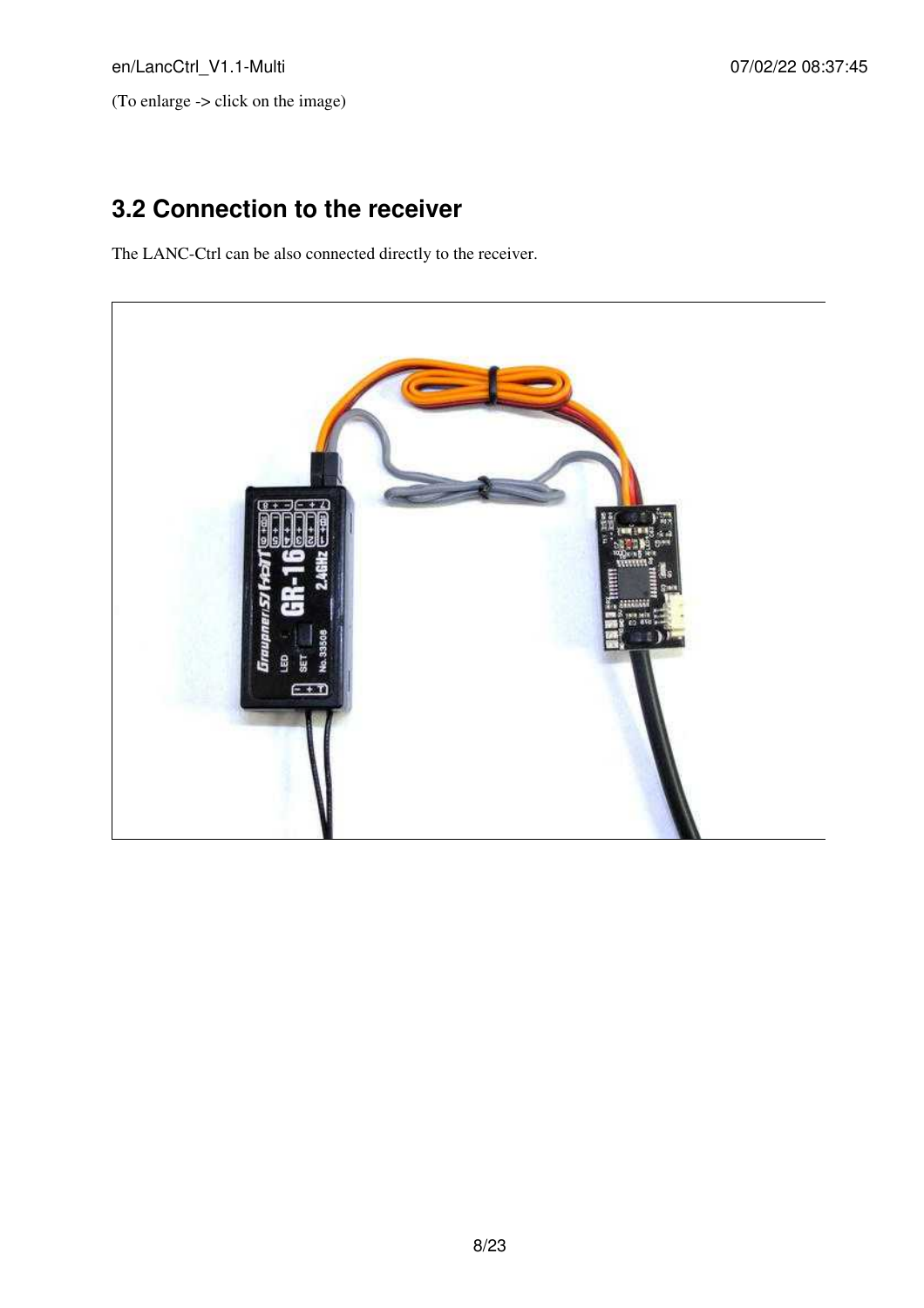(To enlarge -> click on the image)

### <span id="page-10-0"></span>**3.3 Connection camera + video transmitter**

The connection to the video camera comes via the LANC plug.

If the video transmitter AV NANO Stinger is used [\(Link\),](https://www.mikrocontroller.com/index.php?main_page=product_info&cPath=112&products_id=679) it can be connected directly to the LANC-Ctrl .

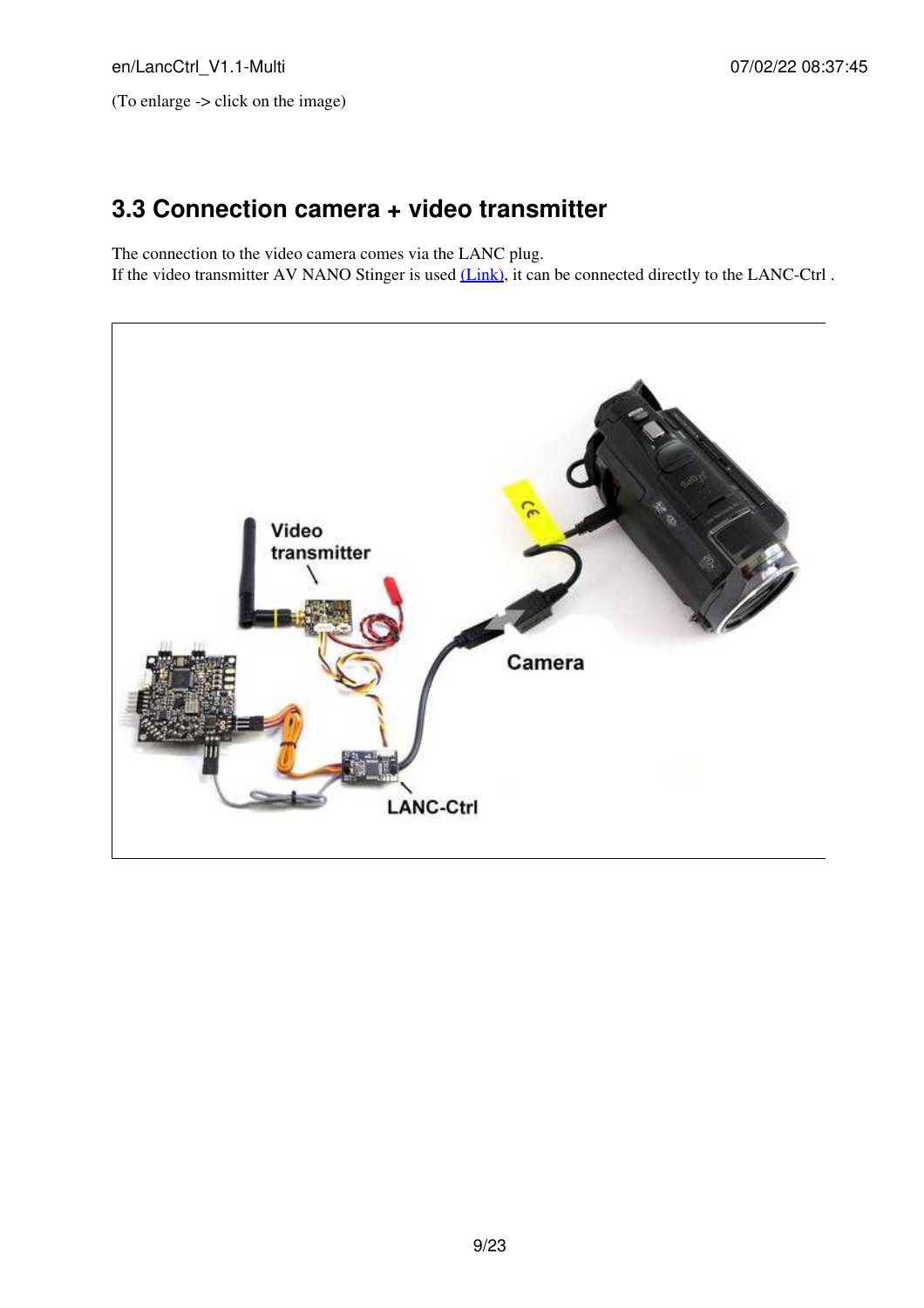en/LancCtrl\_V1.1-Multi 07/02/22 08:37:45

(To enlarge -> click on the image)

If a different video transmitter is used without an appropriate plug, an adapter can be used:

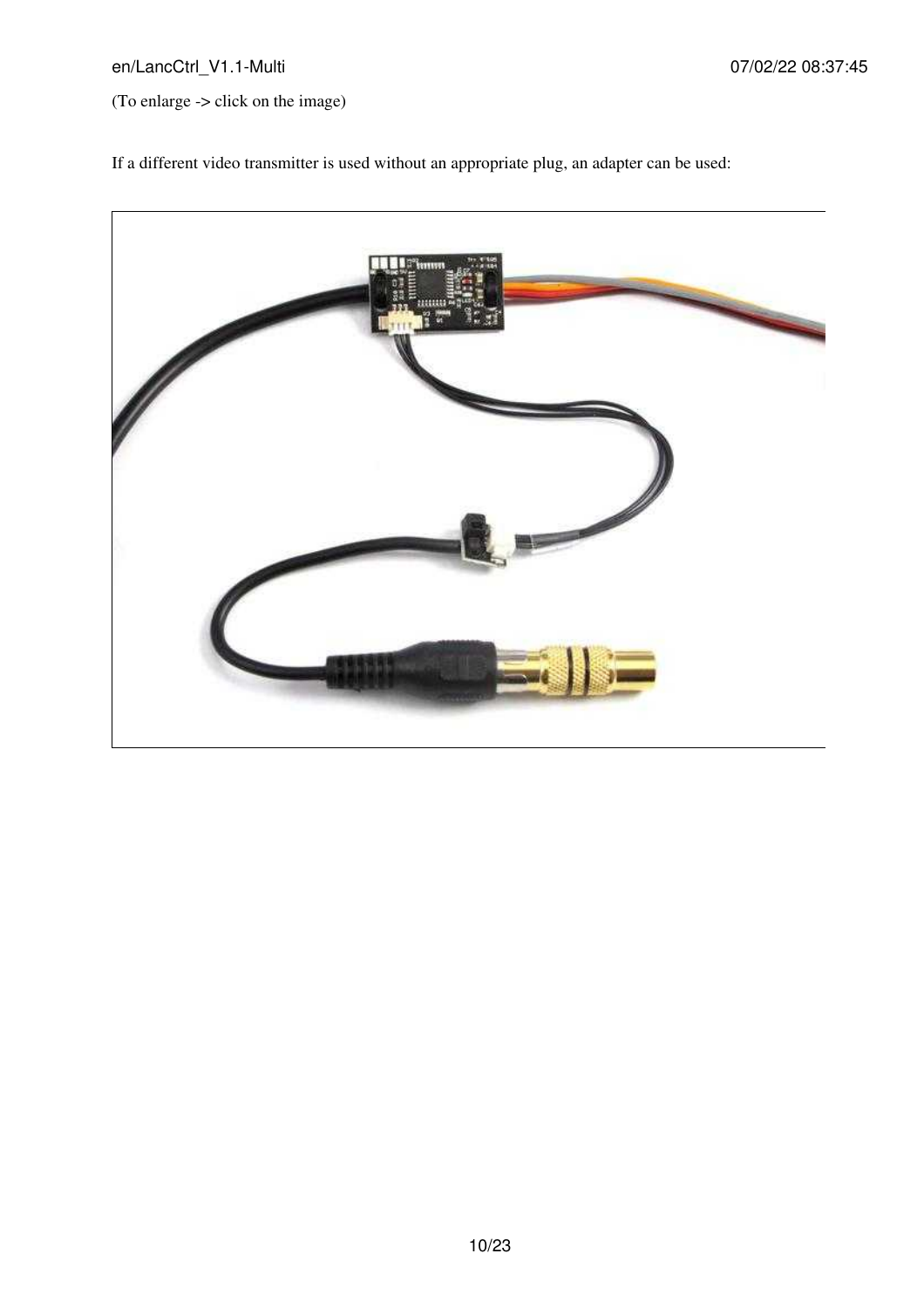en/LancCtrl\_V1.1-Multi 07/02/22 08:37:45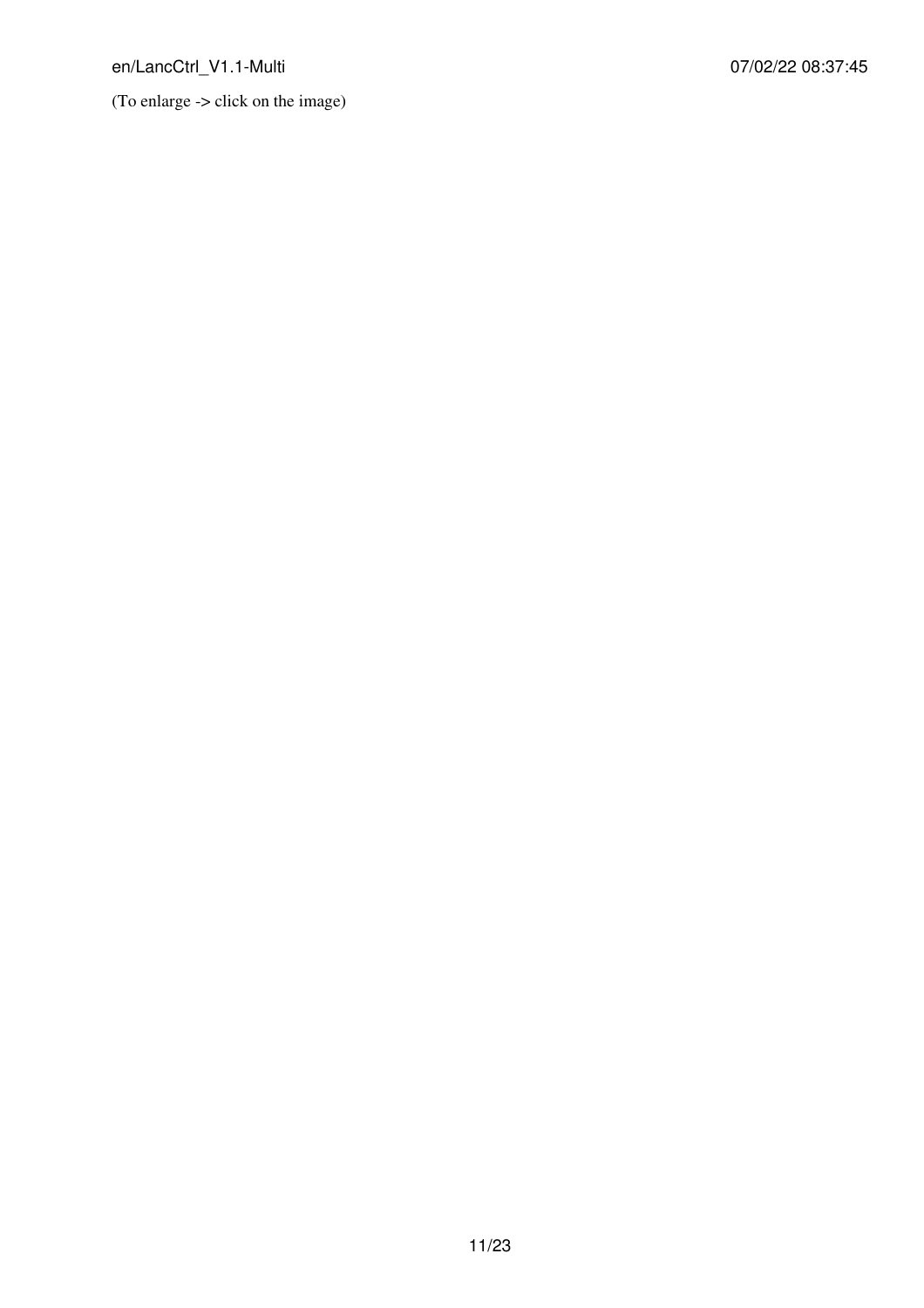## <span id="page-13-0"></span>**4 Settings**

If the LANC-Ctrl is connected directly to the **FlightCtrl** or only to a receiver, some smaller adjustments of the settings need to be done.

In this example we take:

- Channel 7 for the function *Zoom* and
- Channel 11 to trigger as well as start/stopp the recording.

### <span id="page-13-1"></span>**4.1 Settings FlightCtrl**

#### **Step 1**

PPM1+PPM2 of the LANC-Ctrl should be connected to *Servo3* and *Servo4* of the FlightCtrl.

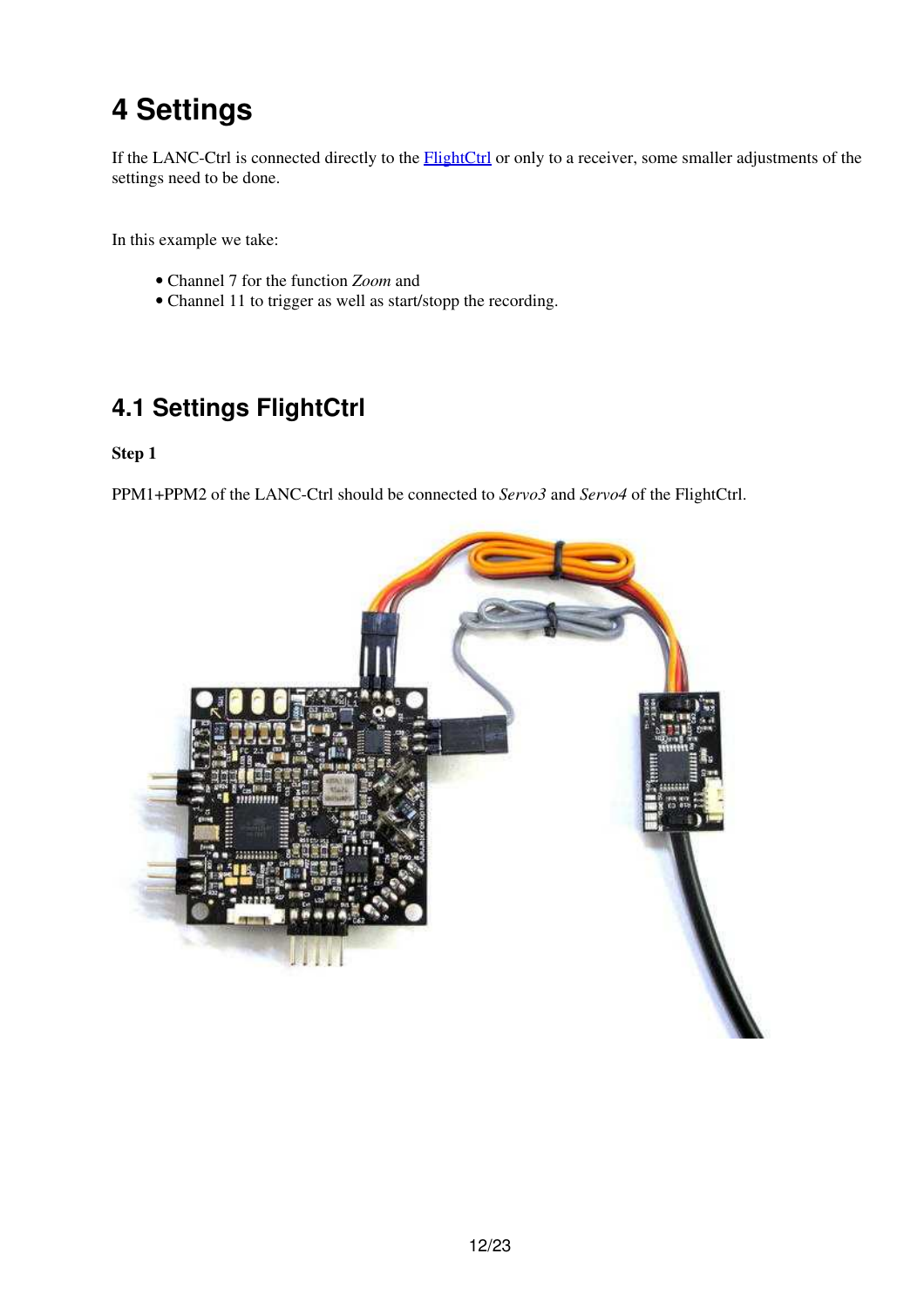#### **Step 2**

At the transmitter a potentiometer or a slider is assigned to channel 7 and a 3-way switch to channel 11. (The assignment of channels to a switch, button or potentiometer can be read in the instruction manual of the transmitter)

Via the tab *Channels* in the settings of the **KopterTool** the assignment / function can be checked.



Channel 11 - assigned to a 3-way switch: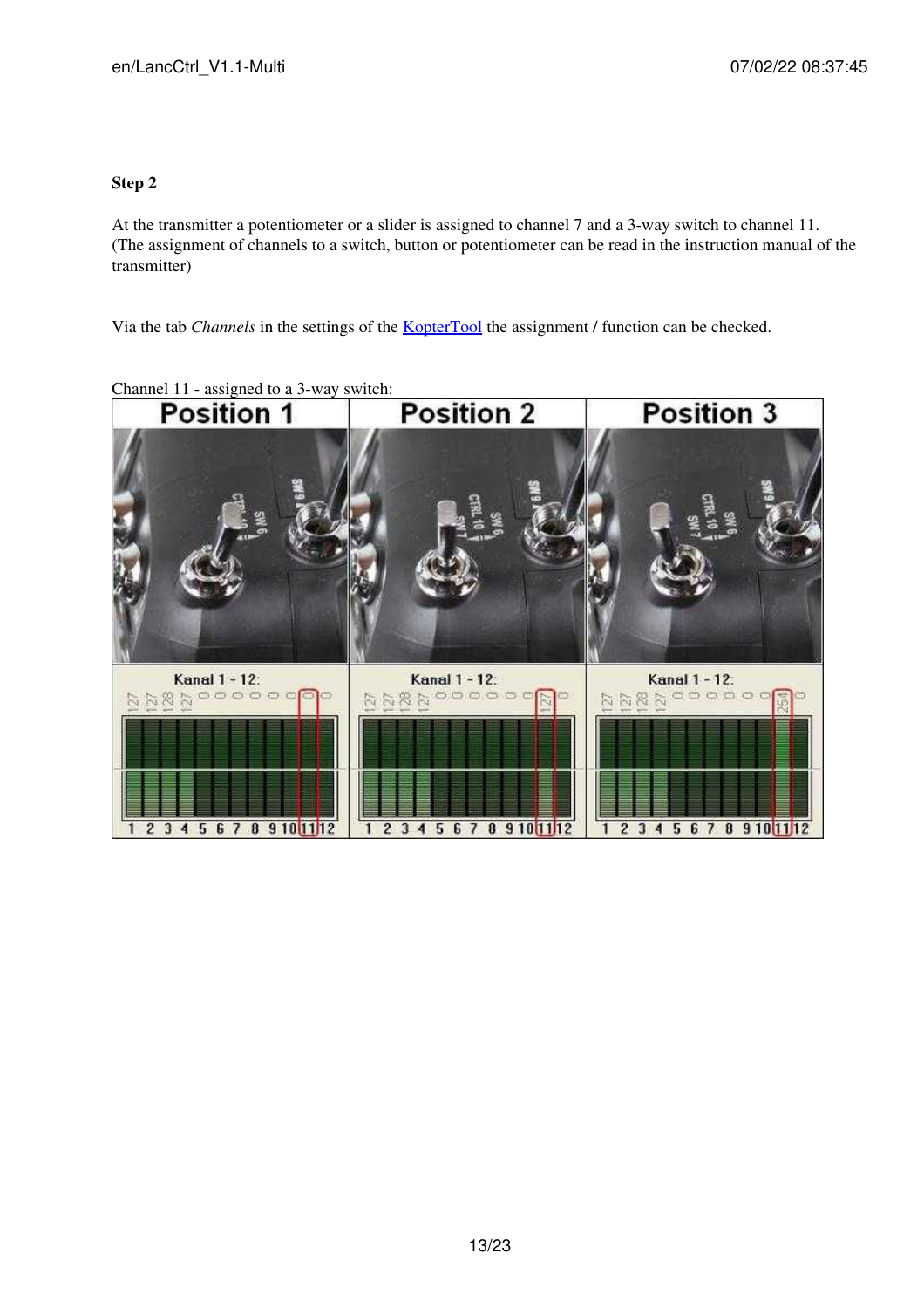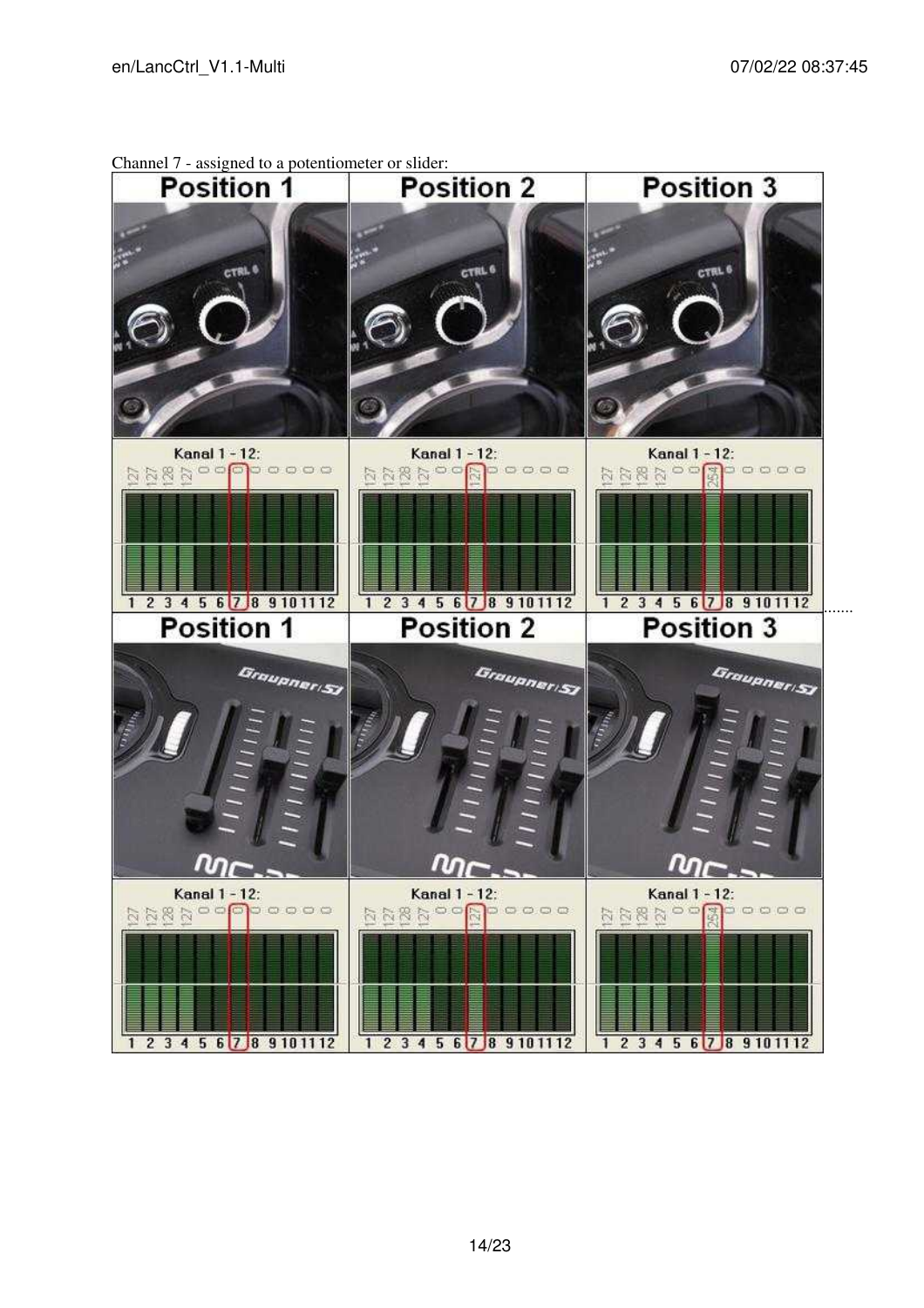#### **Step 3**

In the settings of the [KopterTool](https://wiki.mikrokopter.de/KopterTool) channel 7 (Poti3) and 11 (Poti7) will be assigned to the servo outputs *Servo3* and *Servo4*.

| <b>Paramaterial A</b>                      |                |   | W       |           |
|--------------------------------------------|----------------|---|---------|-----------|
|                                            | <b>Started</b> |   | Camera  | Nasir Orl |
| New OK 2<br><b>Challend</b><br><b>Mind</b> |                |   |         |           |
|                                            | u B            |   |         |           |
|                                            |                |   |         |           |
|                                            |                |   |         |           |
|                                            |                |   |         |           |
|                                            |                |   |         |           |
|                                            |                |   |         |           |
|                                            |                |   |         |           |
|                                            |                |   |         |           |
| B rights (ii)                              |                |   |         |           |
|                                            |                |   |         |           |
|                                            |                |   |         |           |
| Servo 3:                                   | Poti7          |   |         |           |
| Servo 4:                                   | Poti3          | Y |         |           |
| <b>Server Sc</b>                           | a              |   |         |           |
|                                            |                |   |         |           |
|                                            |                |   |         |           |
|                                            |                |   |         |           |
|                                            |                |   |         |           |
|                                            |                |   | Write * |           |
| $^{10}$                                    |                |   |         |           |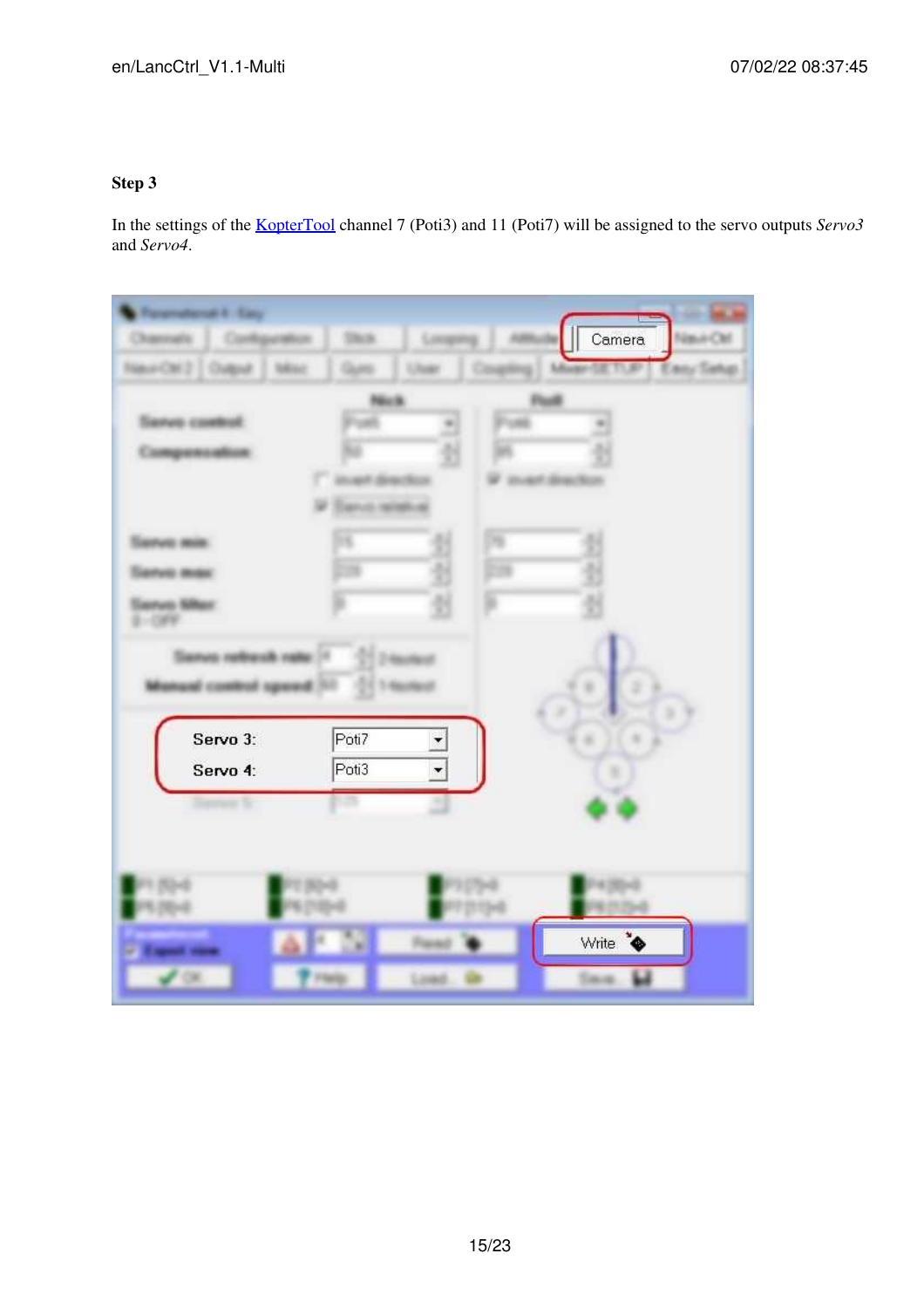**INFO:** The channels 5-12 in the settings are referred as *Poti 1-8* (*[Link](https://wiki.mikrokopter.de/MK-Parameter/Channels)*).

**Done.**

After the calibration of the gyros (Throttle up + Yaw left) the servo outputs of the  $FlightCtrl$  are active and can be controlled via the transmitter.

#### <span id="page-17-0"></span>**4.2 Settings receiver**

The LANC-Ctrl can also be operated directly via a receiver. This example shows:

- Channel 7 for the function *Zoom* and
- Channel 11 to trigger as well as start/stop the recording.

#### **Step 1**

PPM1+PPM2 of the LANC-Ctrl will be connected to the receiver. PPM1 is connected to the servo output 7, PPM2 to servo output 11. (Receiver with appropriate servo outputs required.)

#### **Step 2**

At the transmitter a potentiometer or a slider is assigned to channel 7 and a 3-way switch to channel 11. (The assignment of channels to a switch, button or potentiometer can be read in the instruction manual of the transmitter)

Channel 11 - assigned to a 3-way switch:

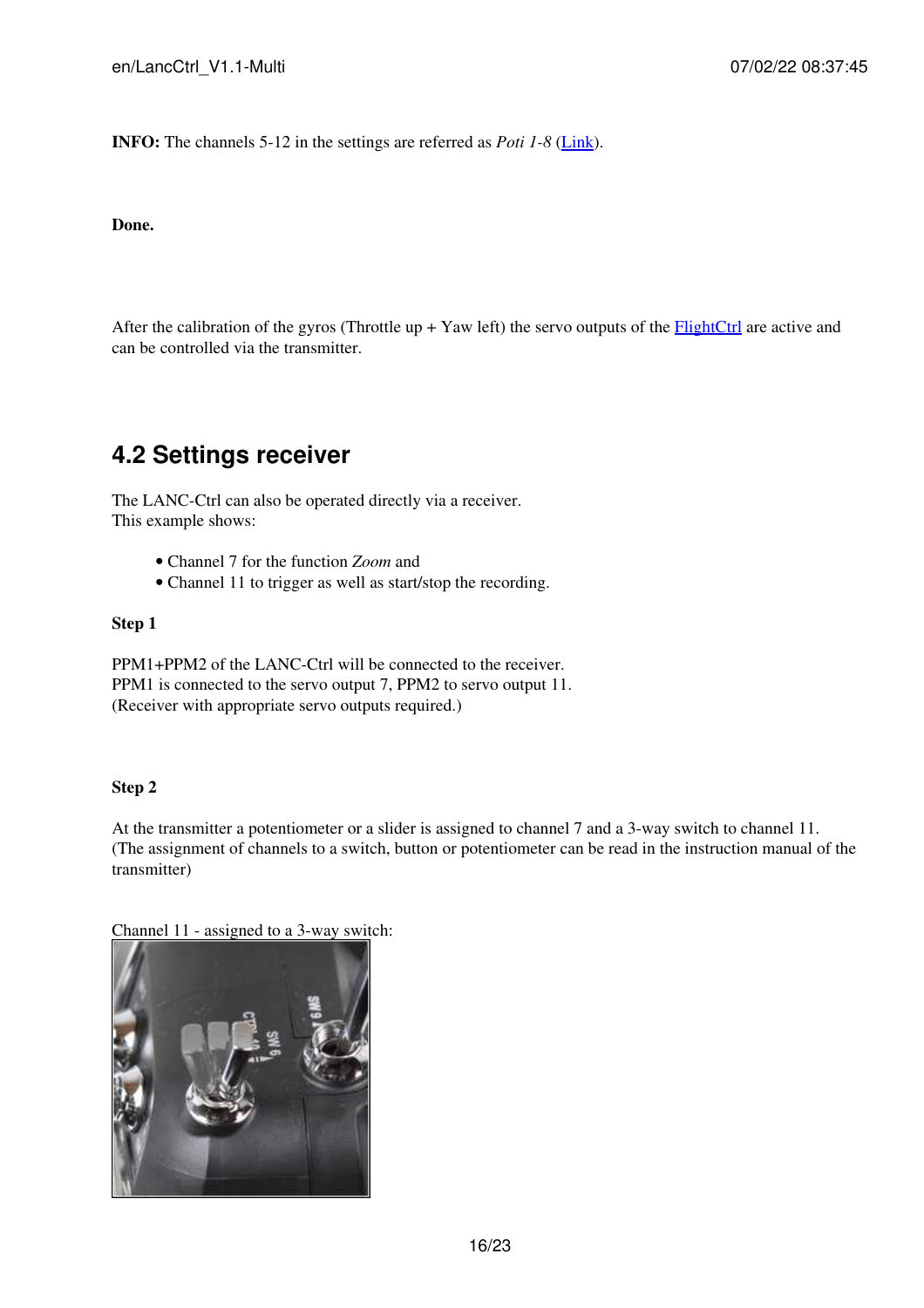

Channel 7 - assigned to a potentiometer or slider:

**Done.**

If there is no receiver with 12 or more servo outputs available, a Graupner HoTT receiver with less servo outputs can be used.

To each Graupner HoTT receiver (GR-12 / GR-16 / GR-24) new channels can be assigned to the servo outputs.

For this example we take a Graupner HoTT receiver *GR-16* with 8 servo outputs. Here should be:

• **Channel 7** (function *Zoom*) at **servo output 2**

and

• **Channel 11** (trigger + start/stopp the recording) at **servo output 1**.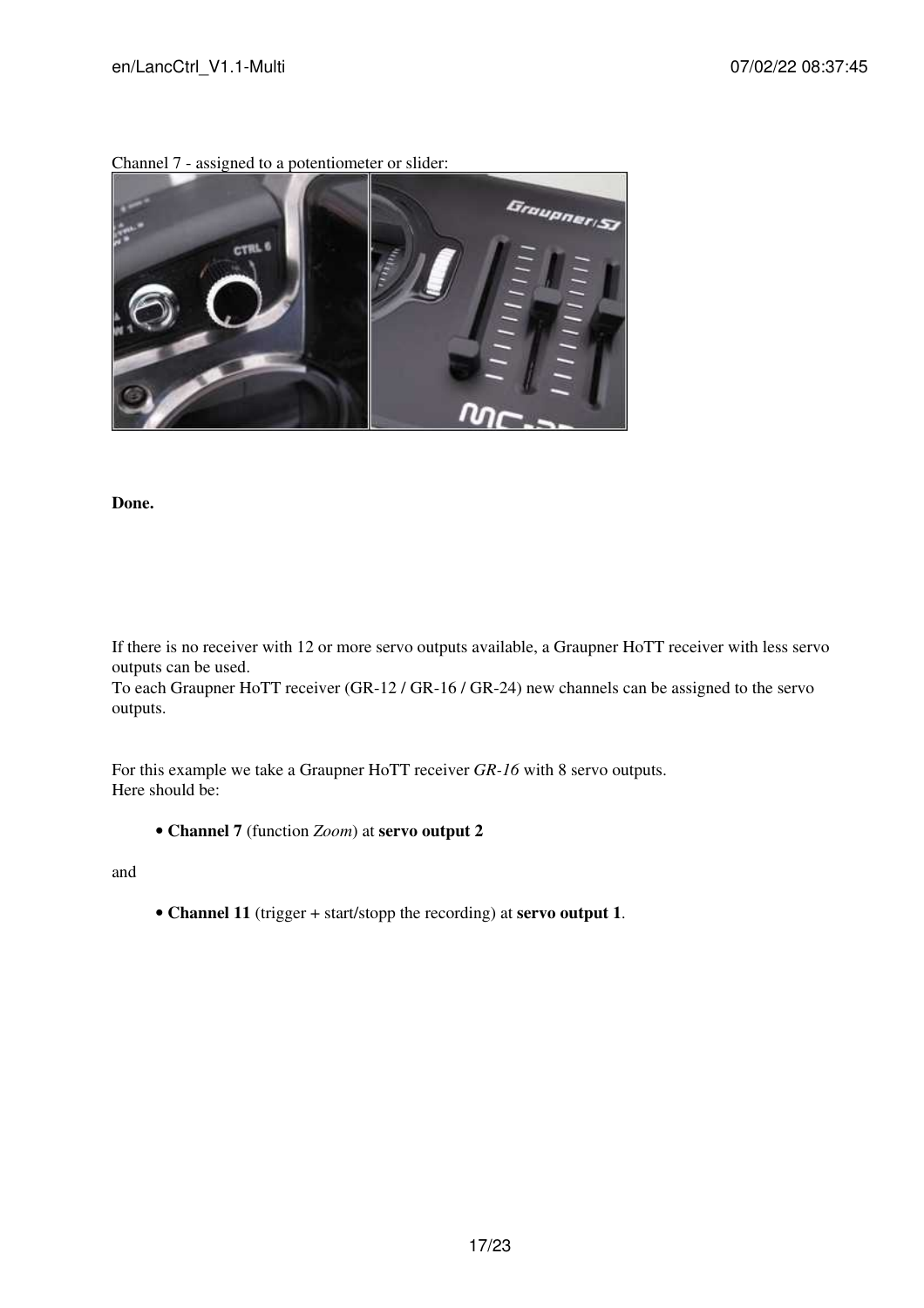

On the Graupner HoTT transmitter switch to the menue **base setup model**. There you choose *Rcv Ch Map* (E08) with the button **SET** .

|             | <b>BASIC SETTINGS, MODEL</b> |                   |                |     |
|-------------|------------------------------|-------------------|----------------|-----|
| Stick mode  |                              |                   | 2              |     |
| Module HoTT |                              | bind n/a n/a      |                | n/a |
| Roy Ch Hap  |                              | ROB   n/a n/a n/a |                |     |
| RF transmit |                              |                   | 0 <sub>0</sub> |     |
|             |                              | SET SET SET       |                |     |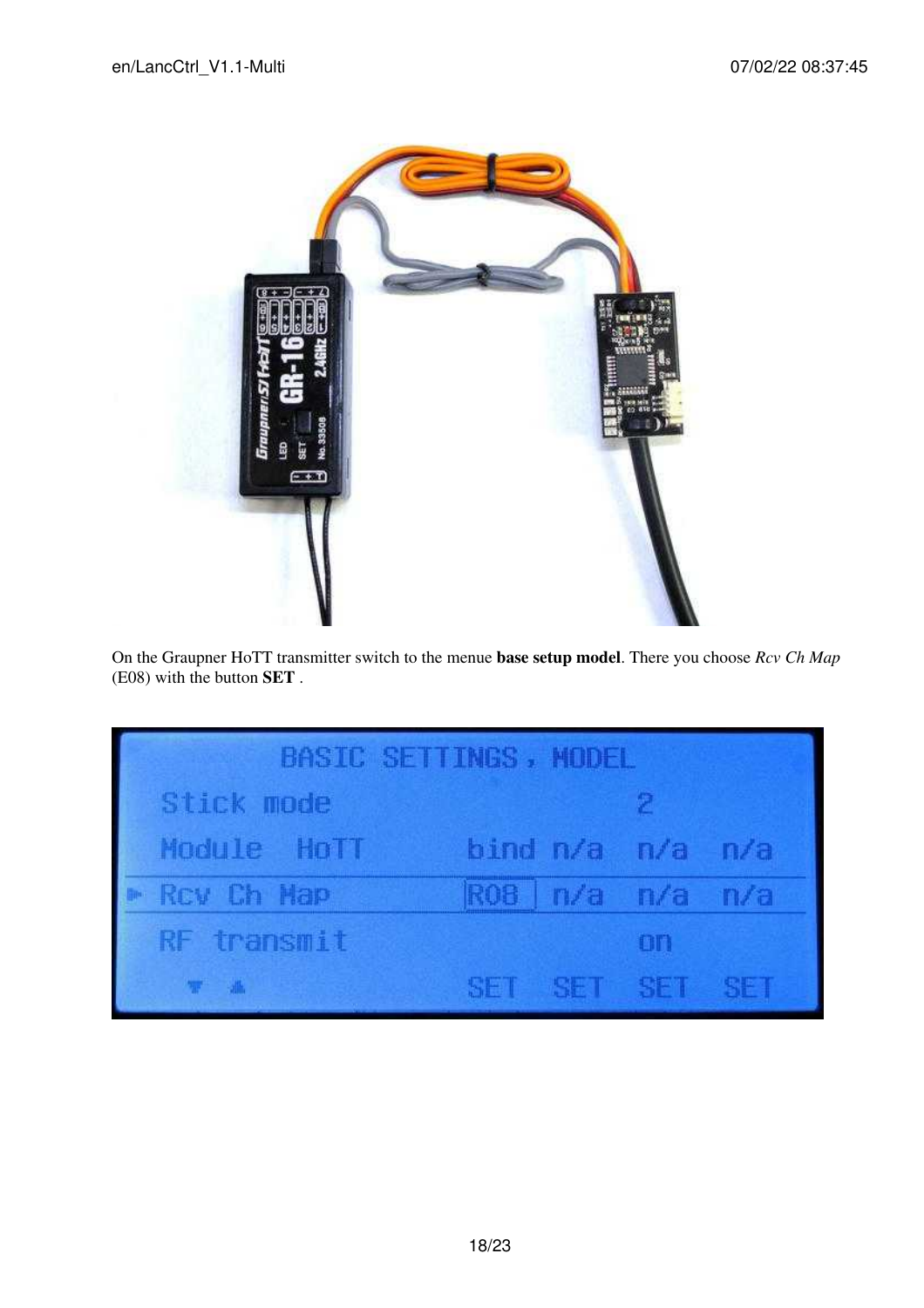In the window which opens up choose the first servo output *Rx Output Ch 1* and set the *Rx Input Ch 1* to channel 11.

At *Rx Output Ch 2*set the *Rx Input Ch 2* to channel 7.

|           | RECEIVER CHANNEL MAP      |     |   |                |             | <b>BIND1</b>        |           |                |
|-----------|---------------------------|-----|---|----------------|-------------|---------------------|-----------|----------------|
| RX.       | Input Ch                  |     | 1 | $\rightarrow$  | <b>RX</b>   | <b>Output Ch</b>    |           | $\perp$        |
| RX.       | Input Ch                  |     | 2 | $\rightarrow$  | Rx.         | Output Ch           |           | 2              |
| Rx        | Input Ch                  |     | 3 | $\rightarrow$  | Rx.         | Output              | <b>Ch</b> | 3              |
| Rx        | Input Ch                  |     | 4 | $ \rightarrow$ | <b>NX</b>   | Output Ch           |           | 4              |
| W.        |                           |     |   |                |             |                     |           |                |
|           | RECEIVER CHANNEL MAP      |     |   |                |             |                     |           |                |
|           |                           |     |   |                |             | BIND1               |           |                |
| Rx        | Input Ch $11 \rightarrow$ |     |   |                |             | Rx Output Ch        |           | 1              |
| Rx.       | Input                     | -Ch | n | $\rightarrow$  | Rx.         | Output              | <b>Ch</b> | $\overline{2}$ |
| <b>Rx</b> | Input Ch                  |     | 3 | $ \mathbf{y}$  |             | <b>Rx Output Ch</b> |           | 3              |
| RX        | Input Ch                  |     | 4 | $ \rightarrow$ | <b>R</b> SC | <b>Butput Ch</b>    |           | 4              |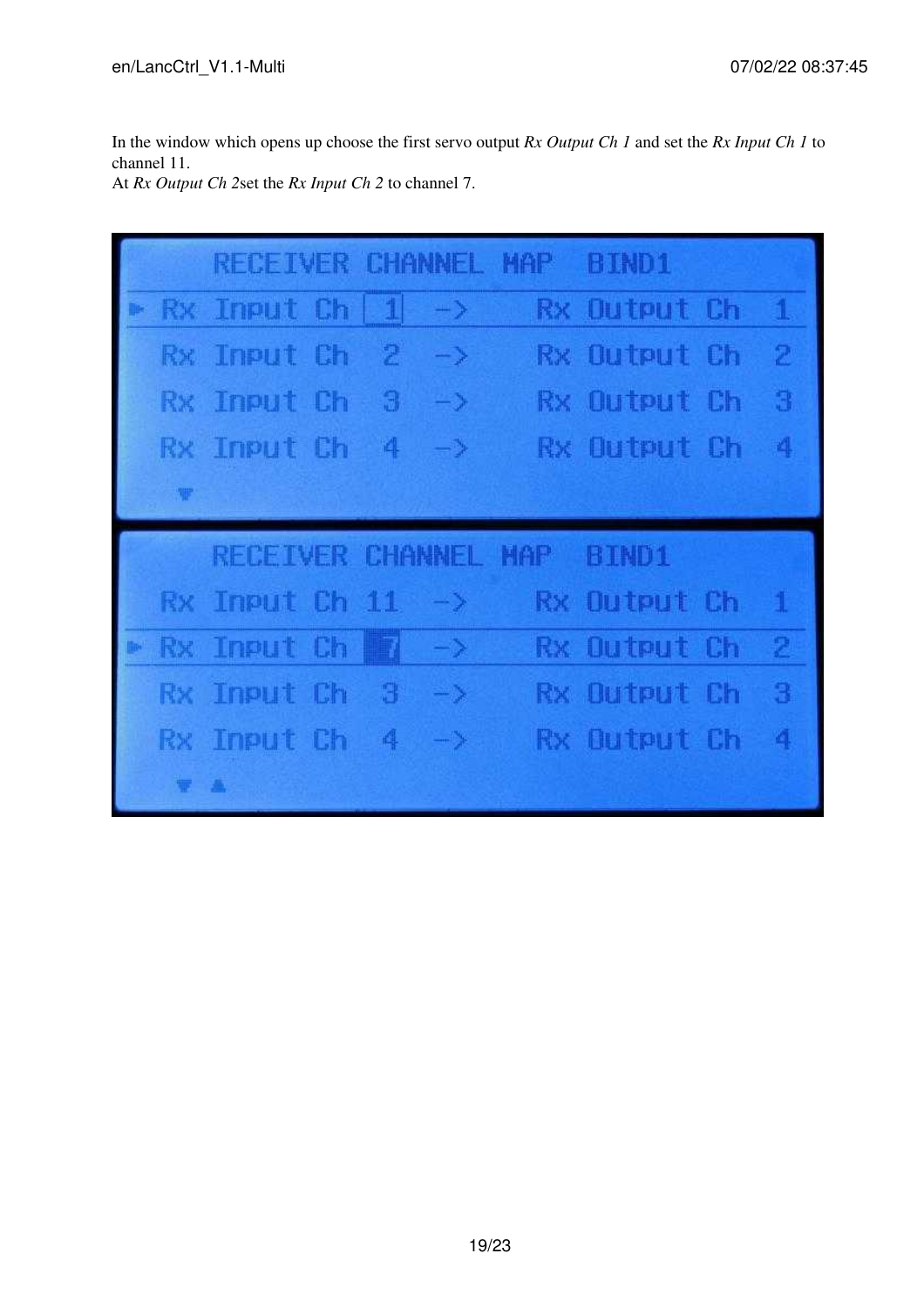## **5 Modifikation for Blackmagic camera**

<span id="page-21-0"></span>

- Rec on/off can be controlled
- Zoom ist not supported by this camera
- The PPM-Cable for Zoom is not needed. If you want to remove it, connect the orange line of the PMM-Cable to "PPM2" (see below)
- Use a 2-stage switch of your transmitter
- Attach a 2,5mm connector like this: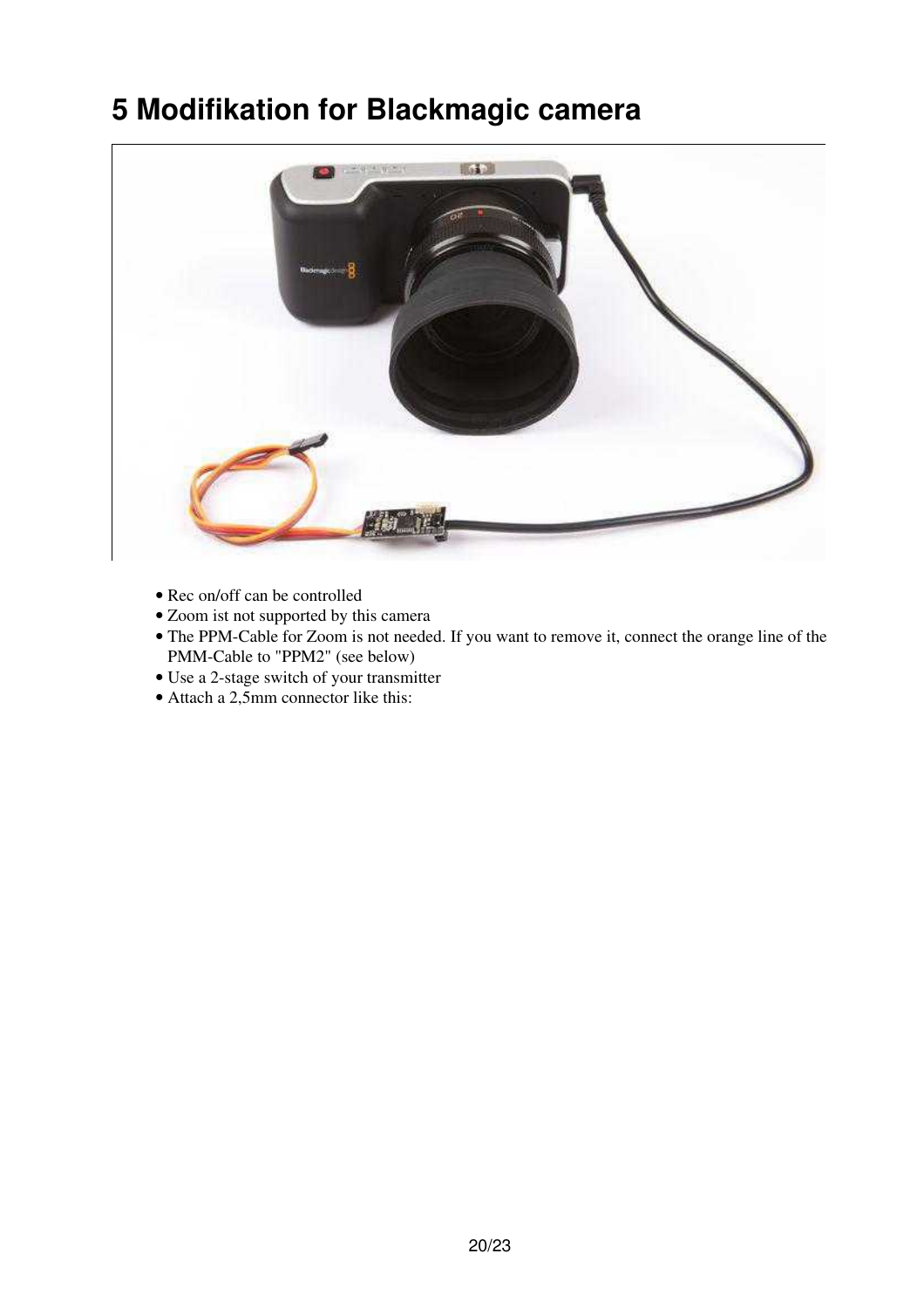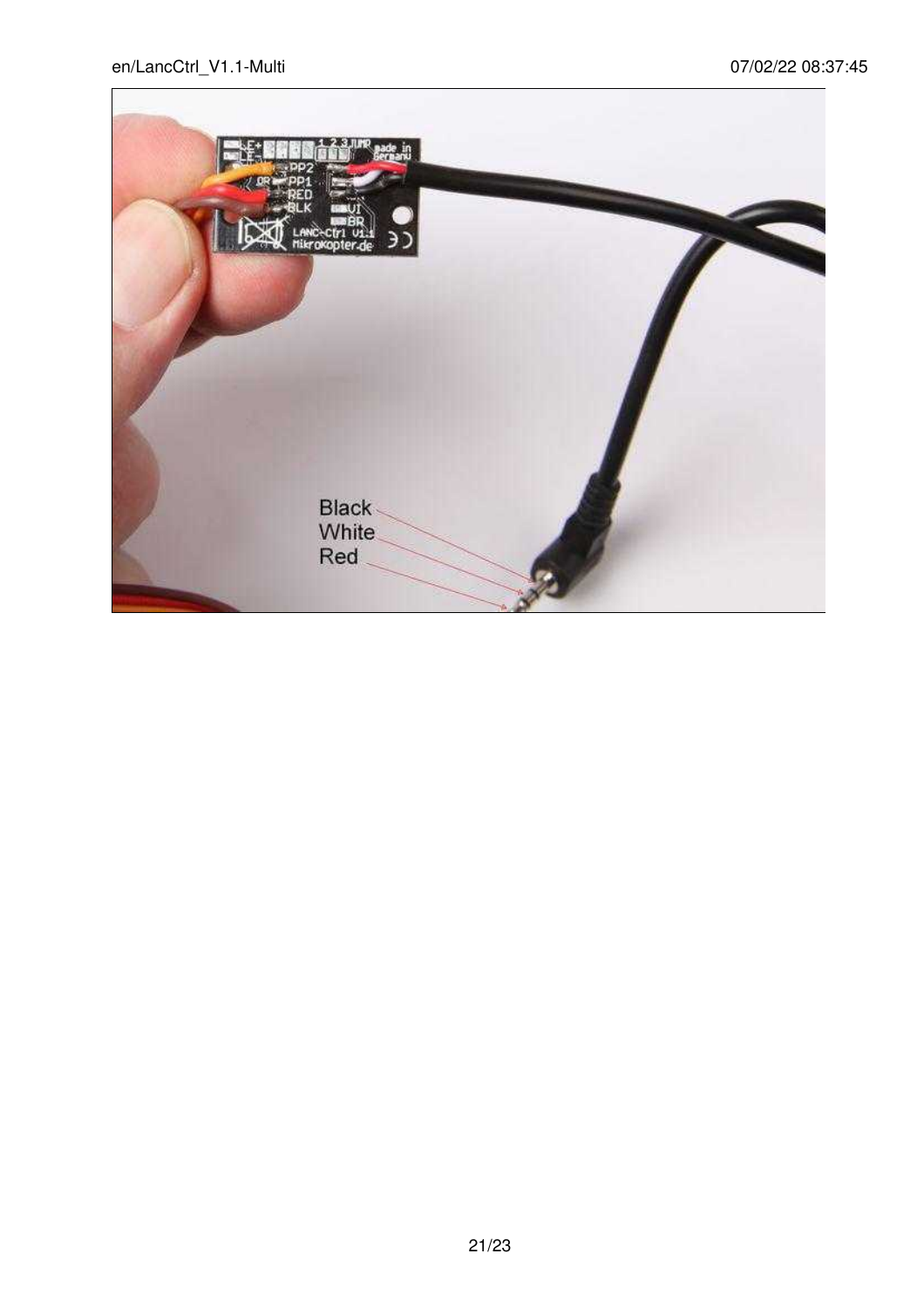### <span id="page-23-0"></span>**6 Tested Cameras**

- Sony HDR-CX350VE
- Sony HDR-CX410
- Sony HDR-CX730
- Sony HDR-CX760
- Sony HDR-PJ650
- Sony HDR-PJ740
- Sony HDR-PJ780
- Sony HDR-PJ810

This cameras will not work:

- Sony HDR-PJ530E
- Sony HDR-PJ620
- SOny FDR-AX33B